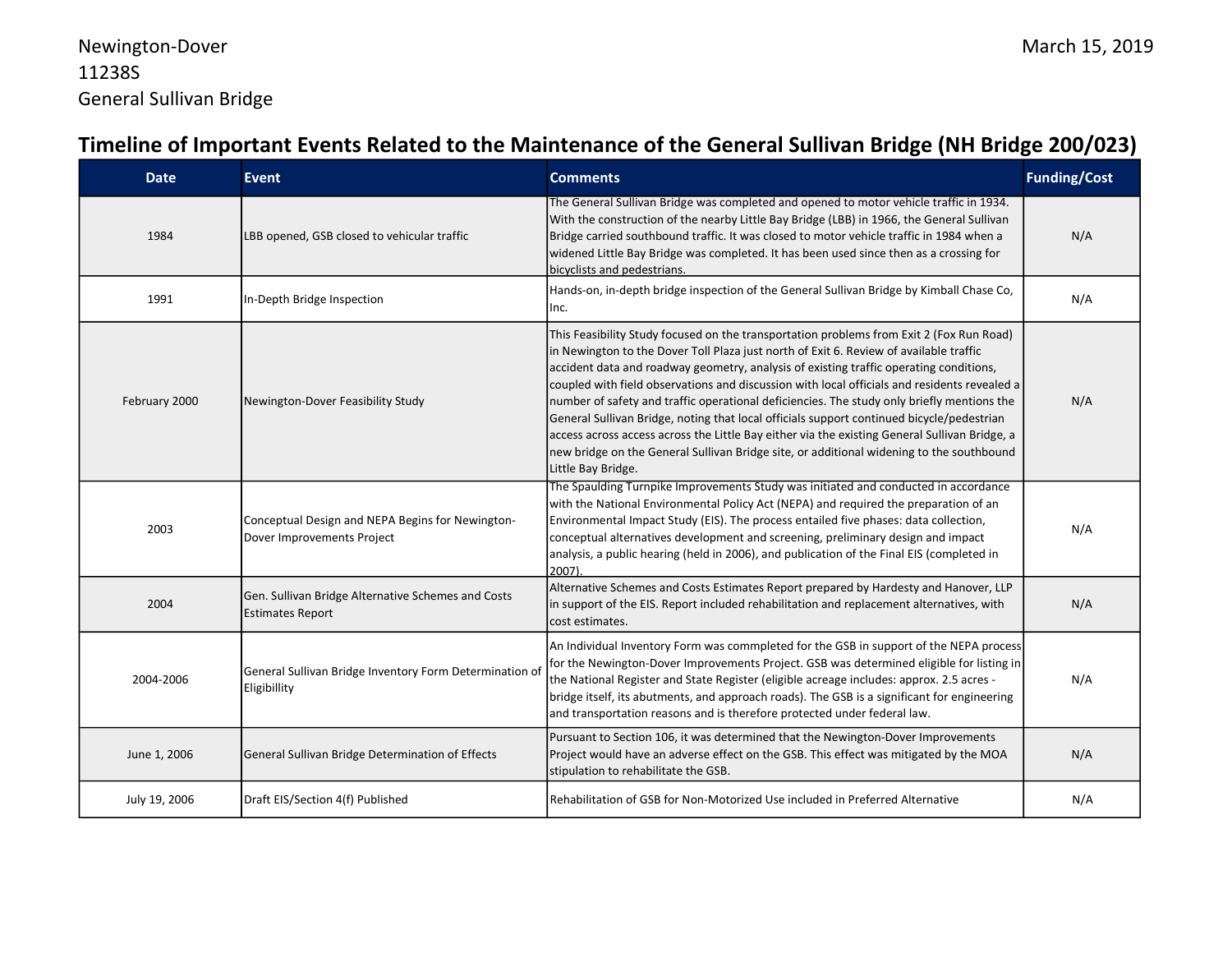## Newington-Dover 11238S General Sullivan Bridge

| September 21, 2006 | <b>Public Hearing</b>                                     | During the development of the Preferred Alternative, public meetings were held and<br>public input received to formulate the Alternative. On September 21, 2006, a formal<br>Public Hearing was held to take public comment on the Preferred Alternative.                                                                                                                                                                                                                                                        | N/A      |
|--------------------|-----------------------------------------------------------|------------------------------------------------------------------------------------------------------------------------------------------------------------------------------------------------------------------------------------------------------------------------------------------------------------------------------------------------------------------------------------------------------------------------------------------------------------------------------------------------------------------|----------|
| August 22, 2007    | Report of the Special Committee                           | The Special Committee approved the layout of the project, concluding that there is<br>occasion for the laying out of the highway petitioned for and the limitation of access.                                                                                                                                                                                                                                                                                                                                    | N/A      |
| June 25, 2007      | Report of the Commissioner                                | The Report stated that the GSB would be rehabilitated to function as a<br>pedestrian/bicycle/recreational facility with the ability to carry emergency and<br>maintenance vehicles from the Newington side. The northern approach embankment will<br>be removed and the northern end of the bridge modified to accomodate the two-way<br>local connector road and allow continued pedestrian, bicycle and recreational use.                                                                                      | N/A      |
| December 20, 2007  | Final EIS/Section 4(f) Evaluation Published               | Based on the evaluation of alternatives, and in light of the GSB's historic resource, the<br>Selected Alternative included rehabilitation of the GSB for pedestrian, bicyclist and<br>recreational uses; this rehabilitation would be designed during a subsequent final design<br>phase.                                                                                                                                                                                                                        | N/A      |
| April 3, 2008      | Section 106 Memorandum of Agreement Executed              | The MOA stipulated rehabilitation of the GSB as minimization of adverse effects. NHDHR<br>agreed that removal and replacement of floor system and any necessary replacement of<br>rivets with bolts would not be considered adverse effects. Mitigation included large<br>photos of the GSB with map key and photo descriptions to accompany individual property<br>inventory form. The MOA indicated that the overall impact of the project on GSB would<br>be beneficial.                                      | N/A      |
| October 24, 2008   | FHWA issues Record of Decision                            | The ROD included a description of Selected Alternative chosen by NHDOT and FHWA;<br>Purpose and Need; Alternatives Considered; Findings relative to the Section 4(f)<br>Evaluation; Measures to Minimize Harm; and Comments Received on the EIS                                                                                                                                                                                                                                                                  | N/A      |
| 2008               | <b>Final Design Begins</b>                                | Now that the project has been approved following the September 21, 2006 Public Hearing<br>and the issuance of the 2008 Record of Decision, the project development process<br>advances into Final Design. In addition to the design efforts, the environmental permitting<br>documentation, research and investigations are also completed in support of the design<br>efforts prior to construction of the project. The final design phase includes scope to<br>further evaluate the rehabilitation of the GSB. | N/A      |
| 2009               | <b>GSB Inventory Form Update</b>                          | Historic inventory for prepared pursuant to the Section 106 MOA to elaborate specifically<br>on the Dover abutment design.                                                                                                                                                                                                                                                                                                                                                                                       |          |
| 2010               | Detailed GSB Inspection Completed                         | Comprehensive inspection completed by Ammann & Whitney, with deck study and<br>preliminary rehabilitation recommendations.                                                                                                                                                                                                                                                                                                                                                                                       | N/A      |
| 2010-2013          | Contract L Constructed - New LBB and Wentworth<br>Terrace | Construction schedule was approximately May 2010 - November 2013.                                                                                                                                                                                                                                                                                                                                                                                                                                                | \$54.1 M |
| 2012               | Underwater Inspection Report                              | Underwater inspection report conducted on both the Little Bay Bridge and the General<br>Sullivan Bridge.                                                                                                                                                                                                                                                                                                                                                                                                         | N/A      |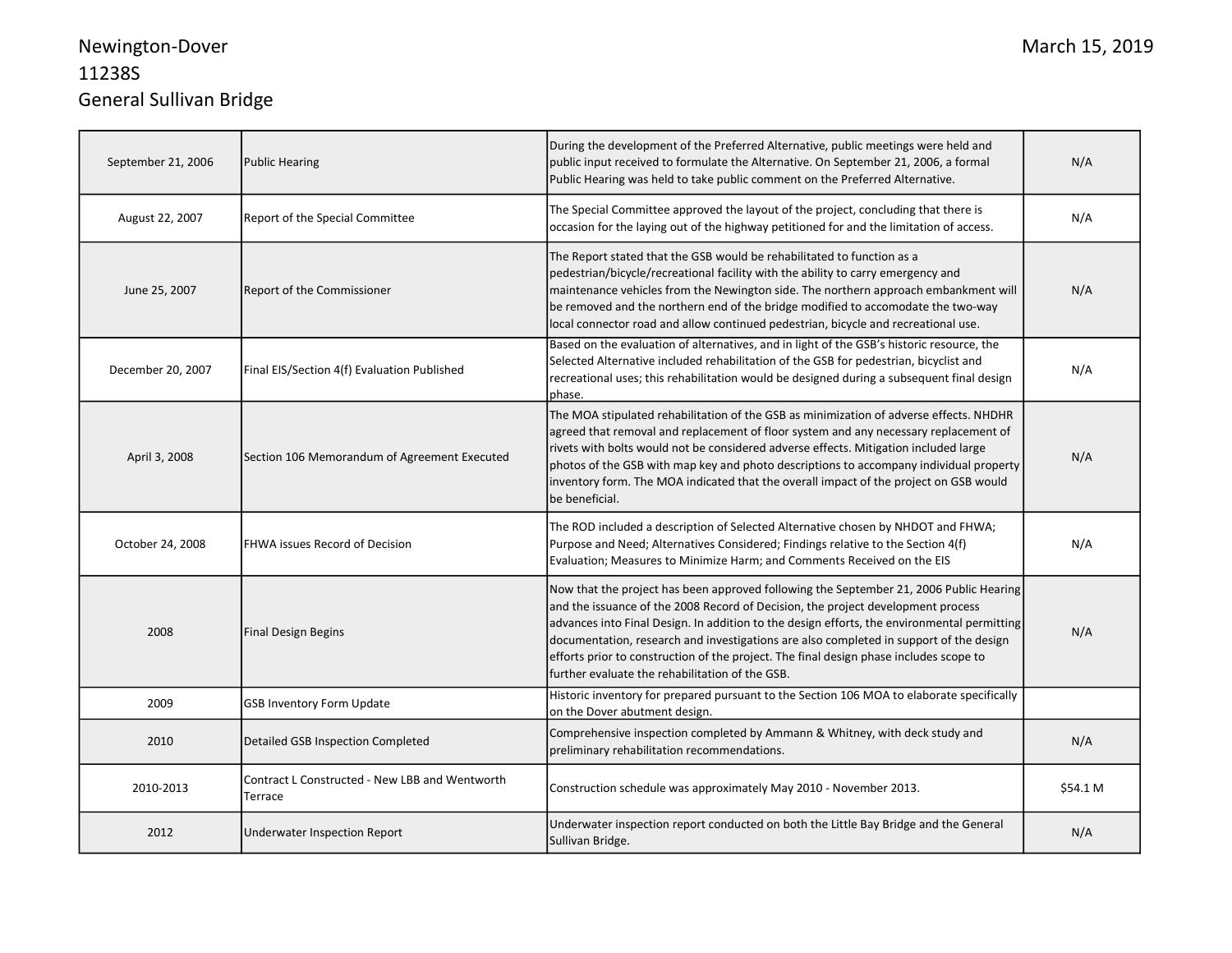## Newington-Dover 11238S General Sullivan Bridge

| 2012              | Historic Property Documentation report                                                                    | Abutments were recorded in a state level Historic Property Documentation report (NH<br>State No. 703).                                                                                                                                                                                                                                                                                                                                                                                                                 |          |
|-------------------|-----------------------------------------------------------------------------------------------------------|------------------------------------------------------------------------------------------------------------------------------------------------------------------------------------------------------------------------------------------------------------------------------------------------------------------------------------------------------------------------------------------------------------------------------------------------------------------------------------------------------------------------|----------|
| 2012-2015         | Contract M Constructed - Newington Exits 3 & 4                                                            | Construction schedule was approximately May 2012 - November 2015.                                                                                                                                                                                                                                                                                                                                                                                                                                                      | \$48.8 M |
| 2014              | Detailed Inspection & Load Rating, Type, Span and<br>Location Study for the GSB                           | Detailed Inspection and load rating focused on gathering data for rehabilitation. TS&L<br>Study to provide bridge alternatives with associated costs.                                                                                                                                                                                                                                                                                                                                                                  | \$568k   |
| 2014-2017         | Contract O Constructed - Rehabilitation of the Old LBB                                                    | Construction schedule was approximately September 2014 - October 2017.                                                                                                                                                                                                                                                                                                                                                                                                                                                 | \$34.0 M |
| 2016              | Follow-Up Detailed GSB Inspection                                                                         | Follow-up detailed inspection to monitor the bridge and update rehabilitation details and<br>cost information pursuant to findings of the 2014 detailed inspection and load rating. This<br>inspection also served to provide updated section loss information on critical members.                                                                                                                                                                                                                                    | \$251k   |
| 2016-Present      | Contract Q Construction - Dover including Exit 6                                                          | Construction schedule will be approximately September 2016 - November 2020.                                                                                                                                                                                                                                                                                                                                                                                                                                            | \$49.2 M |
| March 15, 2017    | VHB Type, Span and Location Study Submitted                                                               | The 2017 TS&L Study considered a rehabilitation alternative, a hybrid superstructure<br>replacement / rehabilitation, superstructure replacement, and full replacement. Based on<br>the updated initial capital cost and life cycle cost estimates, the recommended action was<br>a superstructure replacement placed on the existing piers. This revised recommendation<br>was not consistent with the 2008 Memorandum of Agreement (MOA), and therefore<br>noted that the previou EIS would have to be re-evaluated. | \$291k   |
| August 17, 2017   | NHDOT letter to FHWA discussing re-opening of the<br>Section 106 Consultation and Section 4(f) Evaluation | On August 17, 2017, NHDOT sent a letter proposing to re-evaluate a reasonable range of<br>transportation alternatives associated with the GSB and maintaining pedestrian and<br>bicycle access across Little Bay. The NHDOT had come to the conclusion that the GSB<br>rehabilitaion is no longer a feasible or prudent alternative to implement.                                                                                                                                                                      | N/A      |
| September 5, 2017 | FHWA Response to NHDOT letter                                                                             | On September 5, 2017, FHWA responded in support of the NHDOT's proposal to reopen<br>Section 106 and Section 4(f) reviews, determining that a Supplemental EIS would be<br>necessary to re-evaluation any changes to the rehabilitation of the GSB, as such changes<br>have the potential to result in significant environmental impacts that were not previously<br>evaluated in the original EIS.                                                                                                                    |          |
| January 18, 2018  | Notice of Intent published in the Federal Register                                                        | Publication of the NOI re-opened the NEPA process for the Newington-Dover<br>Improvements Project. The NOI advised the public that with the challenges of<br>rehabilitating the GSB, the 2007 FEIS would be updated with a Supplemental<br>Environmental Impact Statement (SEIS) to consider other solutions to meet the project<br>Purpose and Need.                                                                                                                                                                  | N/A      |
| September 2018    | Detailed Inspection Completed - General Sullivan Bridge<br>closed to all uses.                            | Targeted inspection to focus on members and areas of concern (i.e. primary load carrying<br>members with significant section loss). The inspection found advanced deterioration and<br>distortion of an end floor beam on Span 8, as well as advancing deterioration of the<br>bottom chord of Span 7.                                                                                                                                                                                                                 | \$50k    |